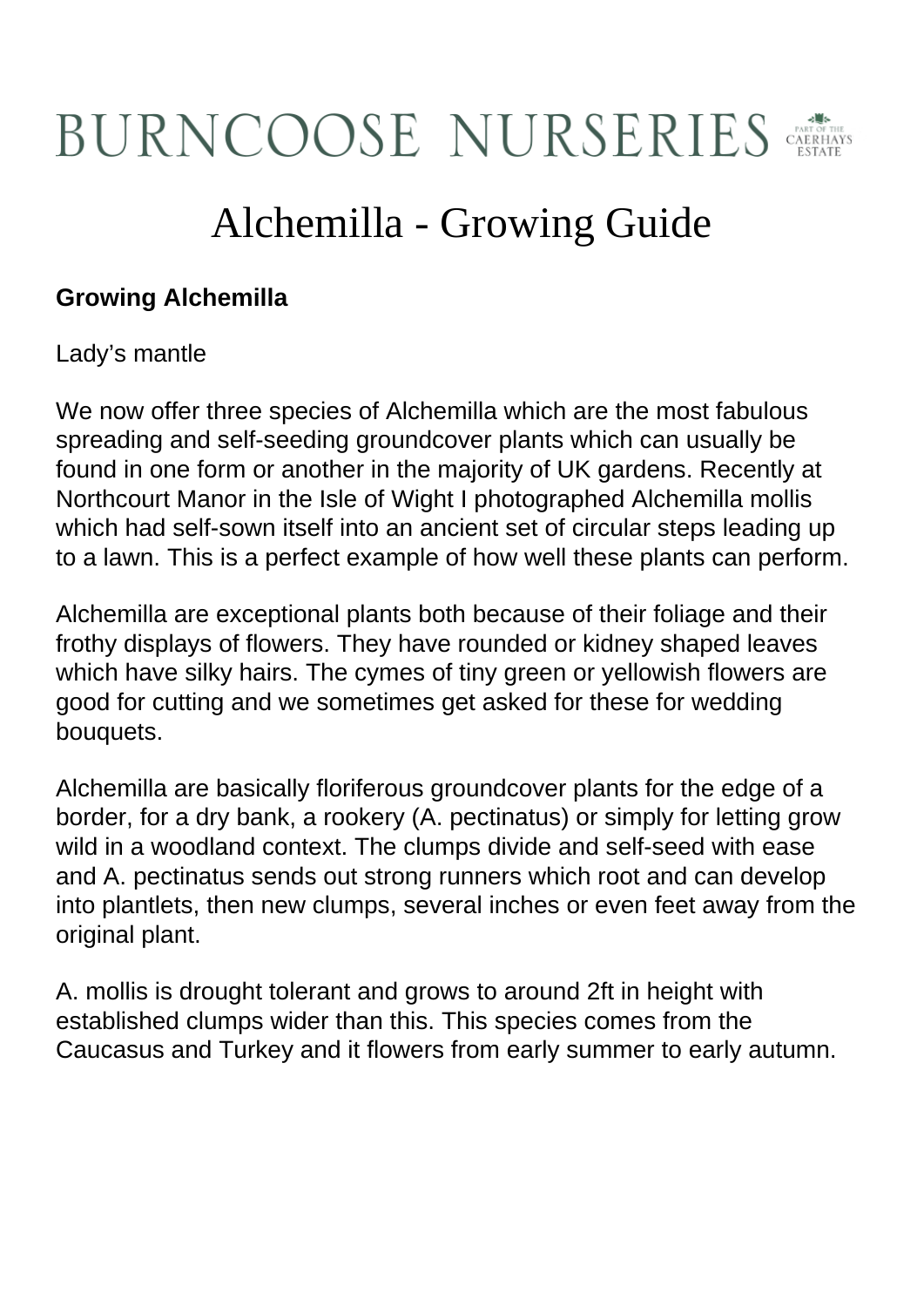







A.mollis, Stipa gigantea, Amsonia tabernaemontana & Camp. 'Assendon Pearl'





Alchemilla erythropoda Alchemilla erythropoda Alchemilla erythropoda